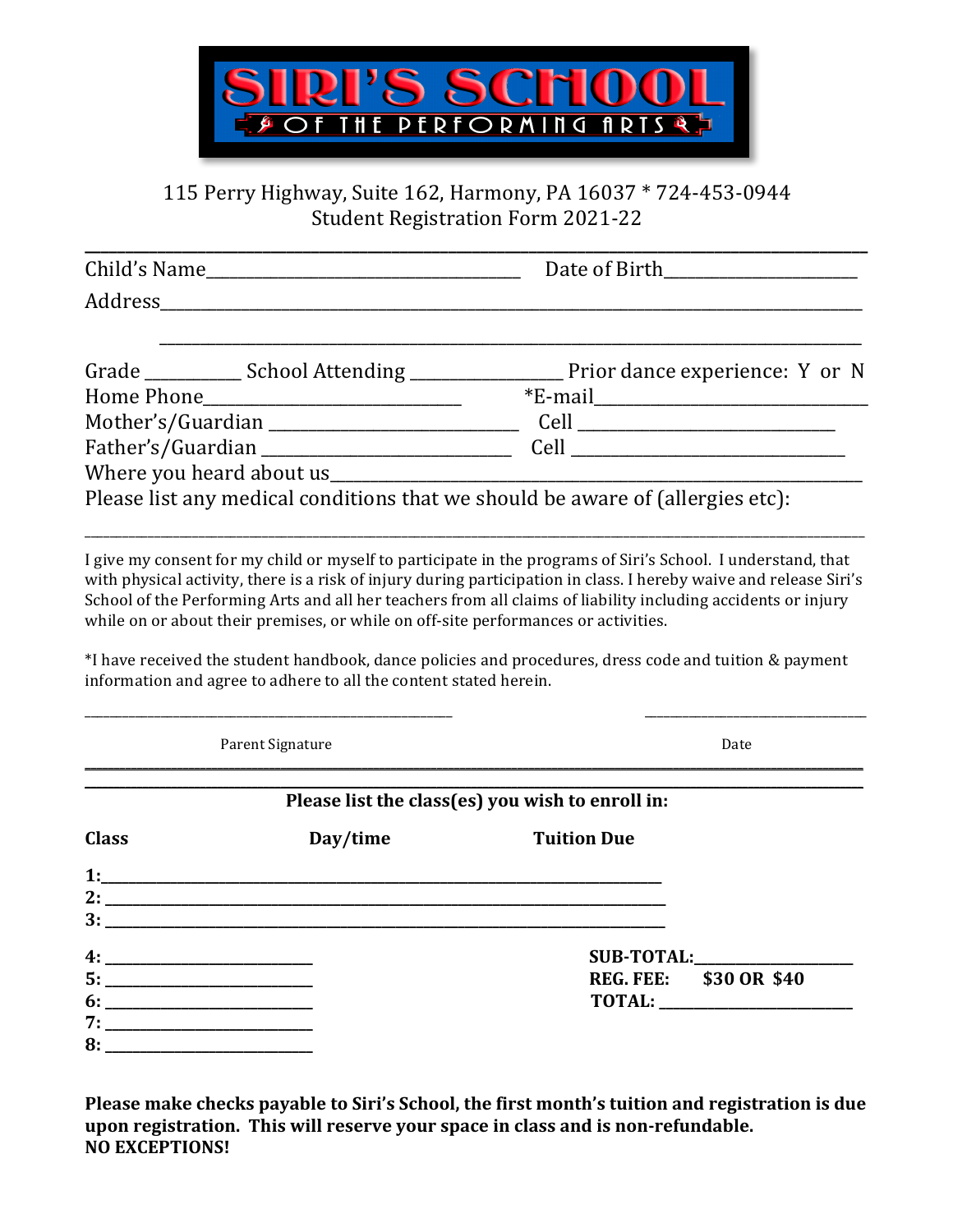# **Dance Policies and Procedures**

#### **Registration:** \_\_\_\_\_ initials

A non-refundable fee of \$30 per student/\$40 per family and the first month's tuition is required yearly at time of registration. This reserves your space in the class and all students must pay it. This payment is NON-REFUNDABLE, NO EXCEPTIONS!

# **Payment or Tuition:** *Leasininials*

Tuition must be paid the first class of every month, made Payable to Siri's School. Please drop tuition into payment box provided in lobby. Failure to pay by the 10<sup>th</sup> of the month will result in a \$10 late fee. All NSF checks will be charged a \$30 NSF Fee. Tuition is the same every month regardless of the number of classes for dance, this includes the months of September, December and June. Voice is charged by how many lessons in that month. Student accounts must be paid in full by the recital or the student will not be permitted to perform in the recital. All families must sign consent credit card form for our files.

### **Recital Costume/Tickets: \_\_\_\_\_\_ initials**

Costume fees will be billed in January, and must be paid for by the end of February, in full. If not paid in full, then your credit card will be run. There is a costume fee of \$100 for 7 and under and \$115 for Level 1 and up for each student. This includes one costume, tights and a recital T-Shirt. Any additional costume is \$90 or \$80 No costumes will be refunded once ordered. All recital tickets are \$15 a person and there is NO limit on the amount that you can purchase. Tickets bought day of recital are \$20 at door, cash accepted at door only!

#### Attendance: *Leage initials*

A minimum attendance standard is required. If a student misses more than 8 classes after January, he/she will not be allowed to participate in the end of year recital (costumes are non-refundable), as this is not fair to other students. Please arrive on time for class.

## **Care of Students:** *Learre of Students:*

The school is not responsible for providing before and after class care for students. Parents with students under the age of 5 must remain in the school during the classes. Students are not to be left at the school for excessive time periods before or after their classes.

# **Injuries:** *initials*

Parents, legal guardians of minors, students and adult students waive the right to any legal action for any injury sustained on school property resulting from normal dance/gymnastic activity or any other conducted by students before, during or after class time, or while on off-site performance or activities.

#### **Withdrawals:** \_\_\_\_\_ initials

It is the responsibility of the parent/legal guardian to:

- 1. Notify the school in writing of your intent to withdraw from class.
- 2. Give a 30 day notice at beginning of the month before January.
- 3. Complete and sign a withdrawal form provided by the school.
- 4. You are responsible for the **full tuition** of your final 30 days.
- 5. If you would decide to leave "Siri's School" in January or after, for **any reason at all**, you would **still be responsible** to pay for the remaining months of the year through June.

In the case that this provision would have to be enforced by legal action, the parent/guardian will be responsible for all payments, as liquidated damages, costs of collection, plus interest at the legal rate and reasonable attorney's fee as determined by the court or 15% of the amount collected failing such determination.

**Photo Release Consent:** I give permission to Siri's School of the Performing Arts to photograph or video my  $child$ (ren) or myself for promotional/recreational use.

\_\_\_\_\_\_\_\_\_\_\_\_\_\_\_\_\_\_\_\_\_\_\_\_\_\_\_\_\_\_\_\_\_\_\_\_\_\_\_\_\_\_\_\_\_\_\_ \_\_\_\_\_\_\_\_\_\_\_\_\_\_\_\_\_\_\_\_ \_\_\_\_\_\_\_\_\_\_\_\_\_\_\_\_\_\_\_\_\_\_\_\_\_\_\_\_\_\_\_\_\_\_\_\_\_\_\_\_\_\_\_\_\_\_

#### I have read and understand the above policies and procedures and agree to abide by them.